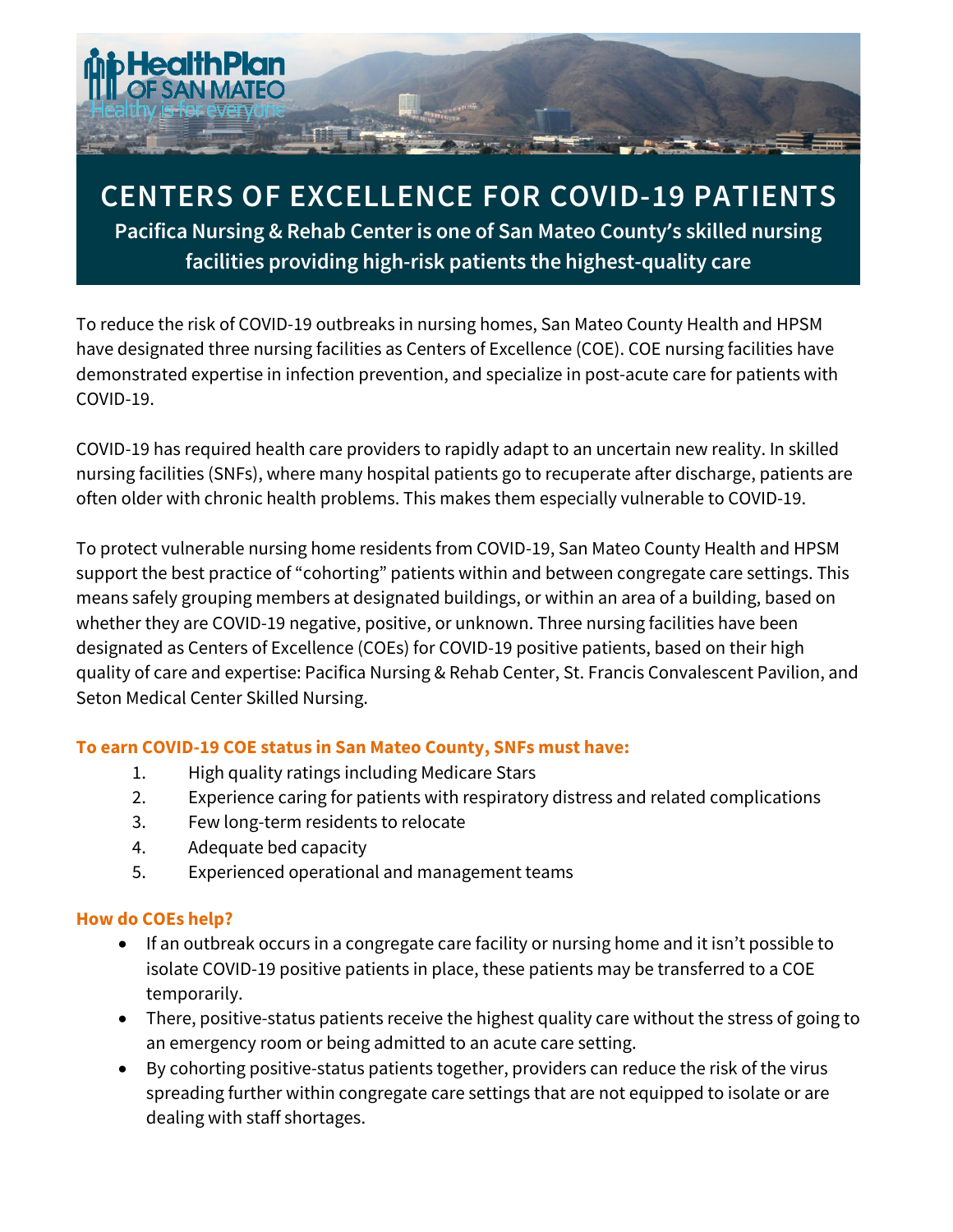Partners from San Mateo County Health ensure that COEs have everything they need to provide high-quality care while preventing the spread of COVID-19. That includes technical assistance, clinical training and material resources such as personal protective equipment (PPE) and testing kits.

Pacifica Nursing & Rehab Center – which has a five-star Medicare rating – had the experience, quality of care, and determination to become a COE. "It was a scary proposition to go all-in at a time when there were still so many unknowns," admits Jacob Beaman, the Administrator of Pacifica Nursing & Rehab Center. "As an employee-owned company, it was a group decision: from executive management to housekeeping. It's important that everyone is in this together as a team."

Filipina Canta, RN, Pacifica's Director of Nursing, notes that the nurses were hesitant at first to work with COVID-19 patients. "It's just so different from what they're used to," says Canta. "We've had isolation rooms for communicable diseases before, but those were based on droplet precaution. COVID-19 raises separation to another level because the virus is capable of airborne aerosol transmission."

Pacifica's three-story building allowed them to dedicate their entire top floor to treating COVID-19 patients. This COVID-19 unit has 33 private bedrooms as well as its own entrance, sterile break/lunchroom and bathroom (with shower). Pacifica split their clinical and housekeeping staff into two groups – those who work on the third floor and everyone else. These groups never intermingle, protecting both staff and patients. To keep the air inside virus-free, the staff put significant effort into acquiring and then installing 20 hospital-grade negative-pressure hyper-HEPAfilter window units for air filtration. They also created new protocols to ensure routine deep cleaning of all touch surfaces with a newly purchased electrostatic sprayer. They offered hazard pay to eligible employees and free hotel rooms to staff who live with people who they might infect. These practices ensure that COVID-19 positive patients receive the best possible care, and that COVID-19 negative patients on other floors can be confident that the virus will not spread.

Since March, the San Mateo County Health team has been conducting training for staff in congregate care settings on how to prevent the spread of COVID-19. This includes instruction on how to safely put on and take off PPE, provide palliative care for patients with COVID symptoms, and monitor their condition to ensure they aren't in danger. They also taught staff, including those at Pacifica, how to test patients for COVID-19. Pacifica conducts frequent testing of all residents and staff members.

"With the security precautions we put in place," states Beaman, "staff is confident they can safely care for our patients and have embraced working in the COVID ward. In fact, many staff now prefer working in the COVID ward because what they're doing is so important."

The staff and patients also form deep connections during their time together. When a patient leaves for home, the mood is bittersweet. The staff lines up on either side of the exit, while maintaining social distance, cheering and clapping as they leave. "While we're sad to say goodbye," Beaman says, "It's very touching to see patients fully recover from the virus and safely head back to their lives."